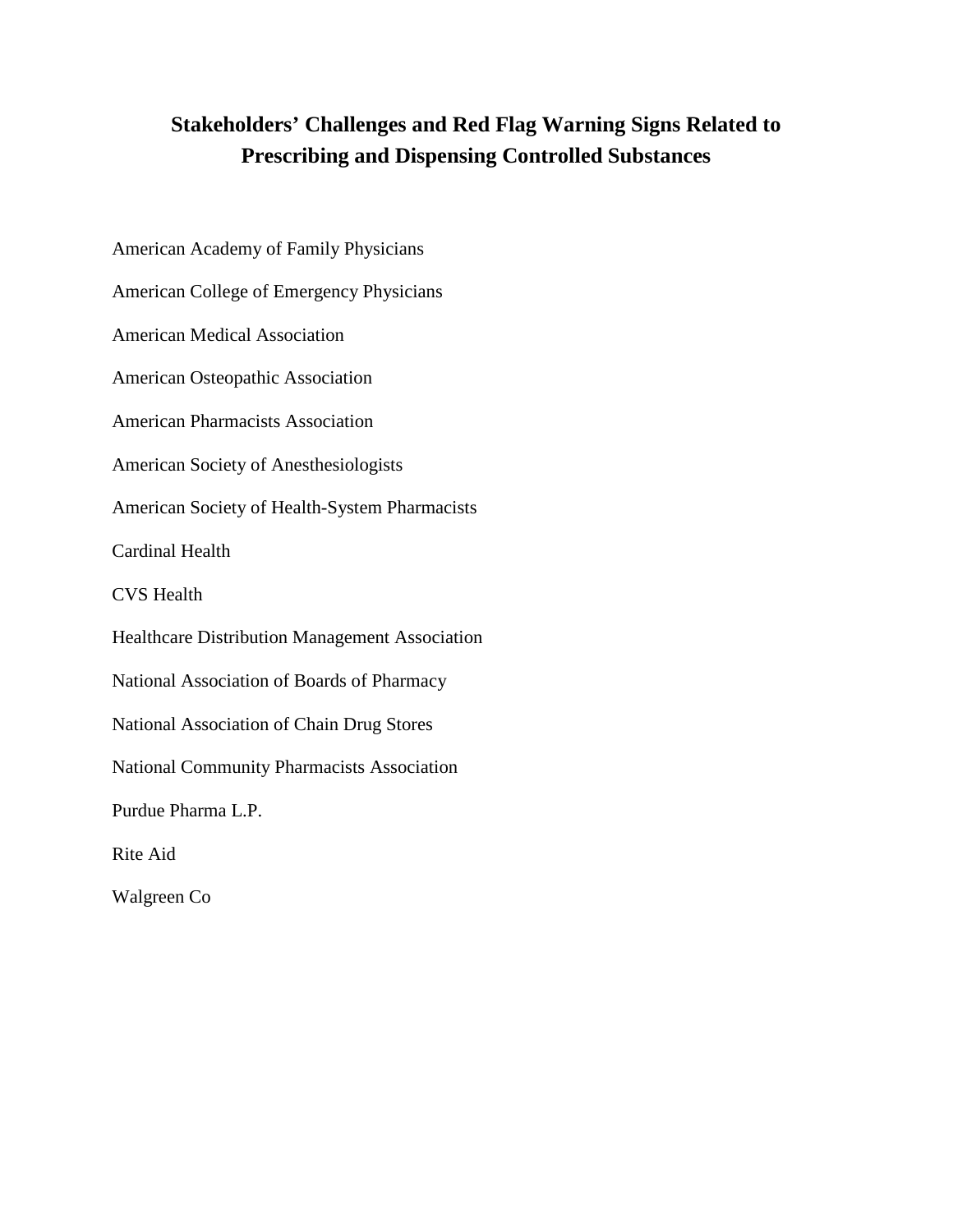#### **Executive Summary:**

In recent years, the misuse and abuse of prescription medications has emerged as a growing public health problem. In addition to the tragic toll on families and communities, prescription drug abuse results in increased costs to the health care and the criminal justice systems. When used appropriately and under the direction and care of licensed health care professionals, prescription medications can improve and save lives. However, prescription medications – most notably controlled substances – can cause negative health consequences if they are abused, diverted, or used inappropriately and not as intended. In an effort to address the nation's prescription drug abuse epidemic and provide guidance to health care practitioners working to minimize diversion, misuse, and abuse of controlled substance medications while ensuring legitimate patient access, stakeholder organizations representing the spectrum of medical and pharmacist care, as well as the supply chain – manufacturers and wholesale distributors, united on October 2, 2013, and numerous times thereafter over the course of 2013 and 2014. The meetings facilitated the communications among stakeholders and resulted in the development of a consensus document detailing the challenges faced by all involved, highlighting red flag warning signs for health care practitioners to detect diversion, misuse, and abuse of controlled substance medications, and identifying aberrant behavior indicators.

The understanding of health care practitioners' roles and the collaboration and communication necessary for a dialogue and resulting consensus document shed light on unappreciated challenges, such as the demands placed on physicians to provide direct patient care and a pharmacist's corresponding responsibility doctrine outlined by Drug Enforcement Administration (DEA) regulations. Determining whether a prescription for an opioid analgesic is issued for a legitimate medical purpose is complicated by the fact that pain is a conscious experience involving interpretation of sensory input that signals a negative event and is influenced by emotion, cognition, memory, interpersonal and social context, and other factors. Appropriate pain management typically is tailored to the individual needs of the patient in collaboration with the prescriber, pharmacist and patient. Red flag warning signs are screening tools for practitioners signaling further review is necessary. Ultimately, red flag warning signs for both physicians and pharmacists were identified and placed into two categories within the consensus document  $-1$ ) those factors more indicative of substance abuse or diversion and 2) other aberrant medicationrelated behaviors and factors potentially indicative of substance abuse or diversion.

In sum, the goal of the stakeholder consensus document is to provide health care practitioners with an understanding of their shared responsibility to ensure that all controlled substances are prescribed and dispensed for a legitimate medical purpose as well as providing guidance on which red flag warning signs warrant further scrutiny. Overall, the challenges faced by health care practitioners can be overcome through collaboration and communication and broader efforts to prevent the diversion of controlled substances while ensuring access to the medications for patients who need them for legitimate reasons. The consensus document however, is not to be construed as establishing any standards of care, but considered as general guidelines and as a reminder that health care practitioners must comply with federal laws and regulations and use their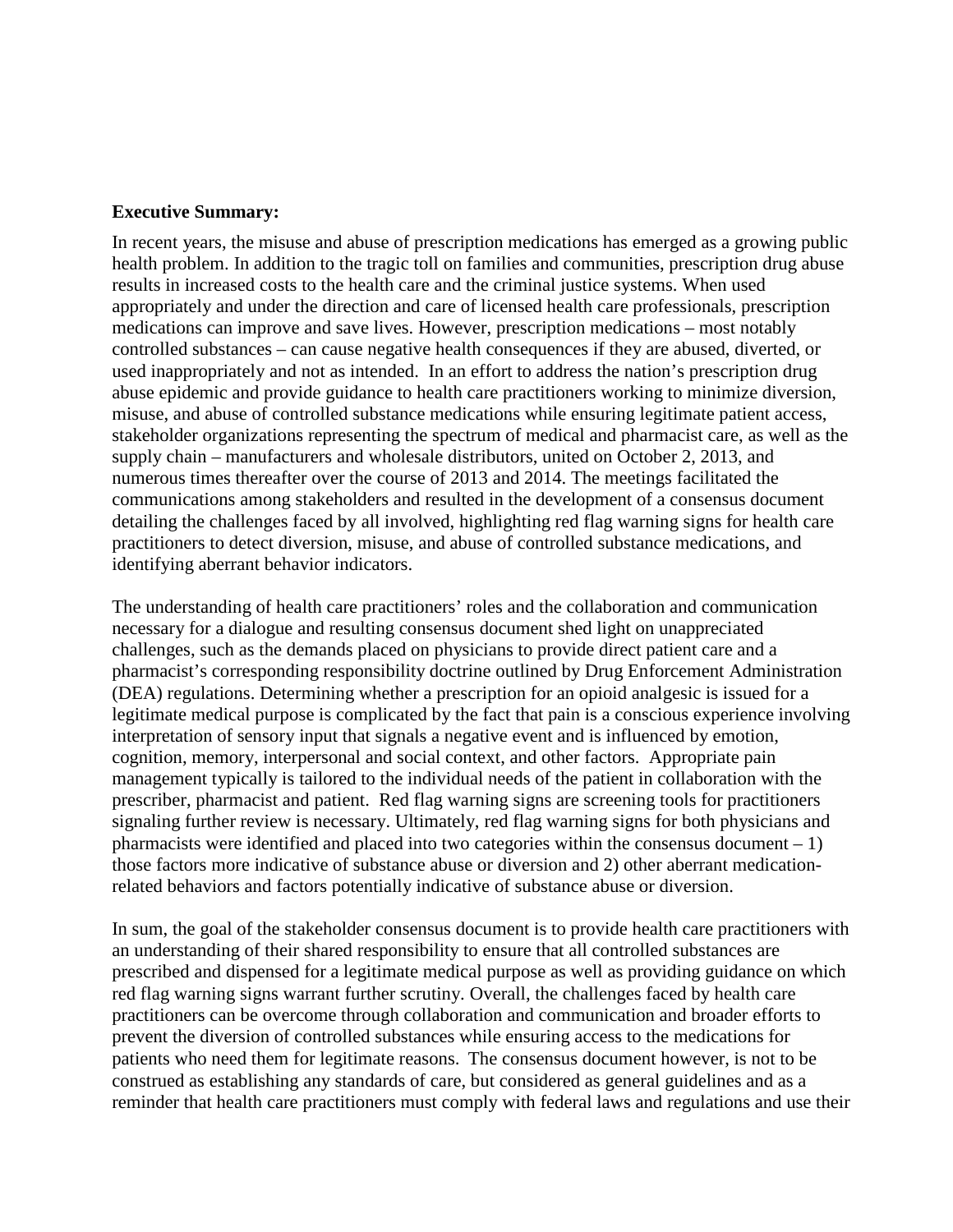professional judgment when confronted with red flag warnings and aberrant patient behaviors in regard to controlled substance prescriptions.

# **Stakeholders' Challenges and Red Flag Warning Signs Related to Prescribing and Dispensing Controlled Substances[1](#page-0-0)**

#### *Section 1 – Introduction*

l

In recent years, the misuse and abuse of prescription medications has emerged as a growing public health problem. In addition to the tragic toll on families and communities, prescription drug abuse results in increased costs to the health care and the criminal justice systems. When used appropriately and under the direction and care of licensed health care professionals, prescription medications can improve and save lives. However, prescription medications – most notably controlled substances – can cause negative health consequences if they are abused, diverted, or used inappropriately and not as intended. The stakeholder organizations noted below represent the spectrum of the medical, pharmacist care, and supply chain – manufacturers, wholesale distributors, physicians, and pharmacists – and are committed to working together to support appropriate prescribing, dispensing, access to, and use of controlled substance prescription medications. The stakeholders recognize that any proposed policy in this area must strike a careful balance to ensure that efforts aimed to minimize the potential for diversion, misuse, and abuse of controlled substance prescription medications do not restrict access for patients with legitimate medical need.

Each of the stakeholder organizations plays an important role in addressing prescription drug abuse, although, at times, conflicting roles and responsibilities may occur among care and supply chain partners. This conflict is oftentimes caused by various reactions to legal requirements enacted to address prescription drug abuse. In fact, the impetus for assembling the stakeholder organizations revolves around the shared responsibility of physicians and other prescribers and pharmacists that ensure all controlled substances are prescribed and dispensed for a legitimate medical purpose.<sup>[2](#page-2-0)</sup> Fulfilling this responsibility requires increased engagement and communication

<span id="page-2-1"></span> $1$  This document was compiled by the National Association of Boards of Pharmacy (NABP) addresses challenges and interactions of stakeholders with respect to their roles as it relates to curbing prescription drug abuse. NABP seeks to facilitate discussion and collaboration among the stakeholders; and as such, this document should not be construed as modifying current industry standards.<br><sup>2</sup> United States Drug Enforcement Administration. 21 CFR §1306.04 Purpose of issue of presc

<span id="page-2-0"></span><sup>(</sup>*www.gpo.gov/fdsys/pkg/CFR-2014-title21-vol9/pdf/CFR-2014-title21-vol9-sec1306-04.pdf*). Accessed August 1, 2014. (a) A prescription for a controlled substance to be effective must be issued for a legitimate medical purpose by an individual practitioner acting in the usual course of his professional practice. The responsibility for the proper prescribing and dispensing of controlled substances is upon the prescribing practitioner, but a corresponding responsibility rests with the pharmacist who fills the prescription. An order purporting to be a prescription issued not in the usual course of professional treatment or in legitimate and authorized research is not a prescription within the meaning and intent of section 309 of the Act (21 U.S.C. 829) and the person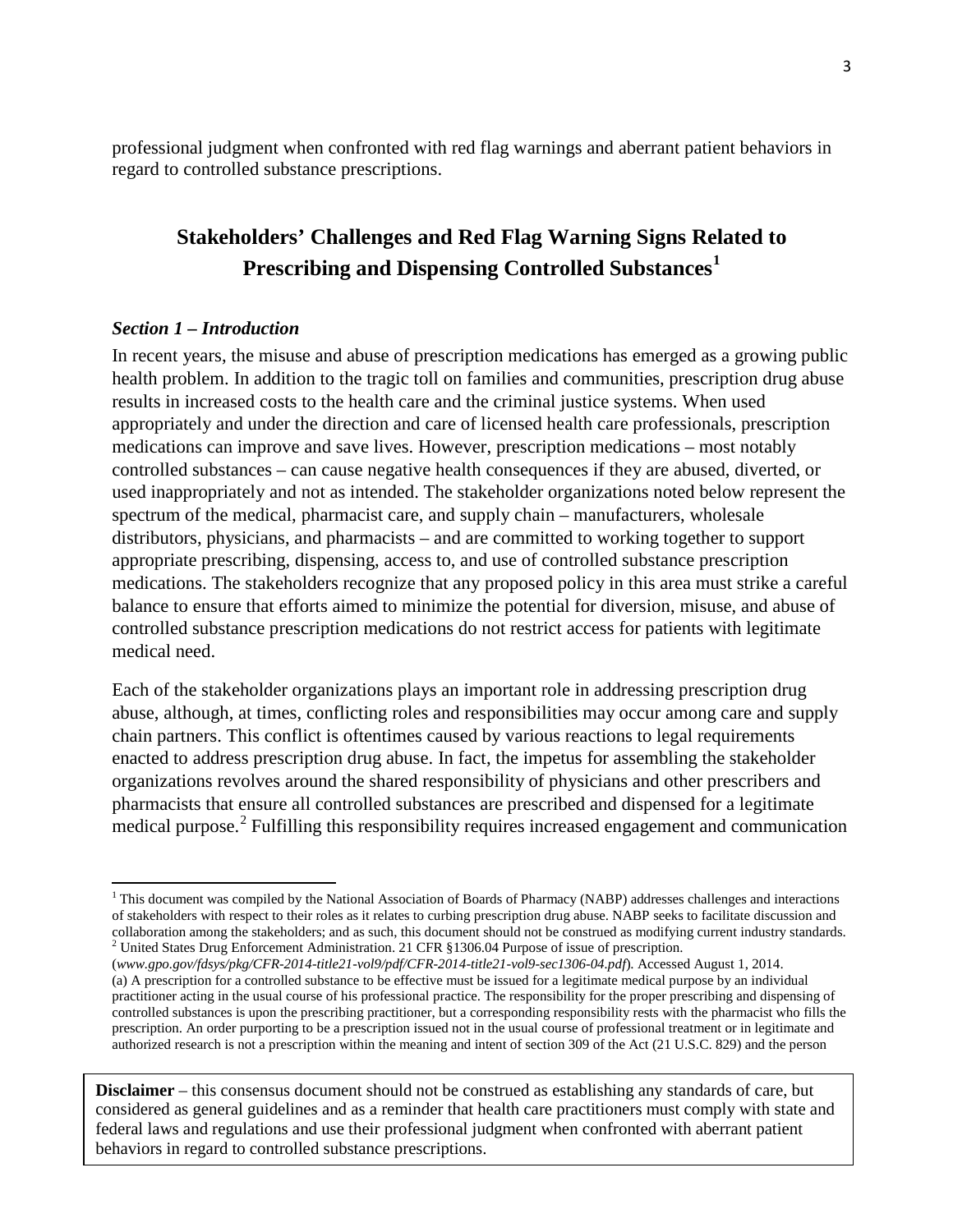between pharmacists and physicians and other prescribers, which has resulted in confusion and the subsequent adopting of policies that can disrupt the collaborative interactions of these health care practitioners and ultimately affect patient care.

This document addresses the challenges each stakeholder faces, as well as the warning signs they must be aware of related to the prescribing and dispensing of controlled substances in regard to this serious public health problem and how to best collaborate to provide patient care.

## *Section 2 – Challenges*

#### *A. Manufacturers*

Manufacturers are actively engaged in a broad range of efforts with health care practitioners, law enforcement, patient groups, family advocates, and other stakeholders to support appropriate use of medicines, but also face significant challenges related to abuse of their analgesic drug products.

Those manufacturing extended-release or long-acting opioid analgesics are subject to a stringent Risk Evaluation and Mitigation Strategy (REMS) imposed by Food and Drug Administration (FDA) which, in part, requires funding of third parties to provide continuing medical education (CME) about the safe use of these medications. If the number of prescribers completing this REMS-compliant CME doesn't reach FDA-mandated milestones, there could be substantial restrictions on access to these products. These manufacturers are also required to conduct five complicated and expensive post-marketing studies to determine if and how frequently opioidinduced hyperalgesia occurs, to quantify known risks of opioids, eg, abuse and misuse, and to study doctor-shopping, etc.

Manufacturers, like distributors discussed below, struggle to discern what constitutes a "suspicious order" to comply with Drug Enforcement Administration (DEA)-mandated monitoring of orders for products.

One approach that is unique to manufacturers for reducing abuse is the development of novel, innovative preparations of opioid analgesics that are designed to deter certain methods of abuse, ("abuse-deterrent" formulations or ADF). While FDA has issued a draft Guidance on what types of evidence yield particular label claims, a final Guidance has yet to be issued. Likewise, FDA has not issued a draft Guidance on how generic drug products referencing an innovator product with labeled abuse-deterrent properties should be developed and labeled.

Additionally, FDA has repeatedly stated that it seeks to encourage development of ADF opioid analgesics, but has yet to specify which tier(s) of labeling language outlined in the draft Guidance a specific product has earned, which limits manufacturers' ability to communicate ADF messages. Although FDA believes that ADF study summaries in the label will be informative to prescribers,

 $\overline{\phantom{a}}$ knowingly filling such a purported prescription, as well as the person issuing it, shall be subject to the penalties provided for violations of the provisions of law relating to controlled substances.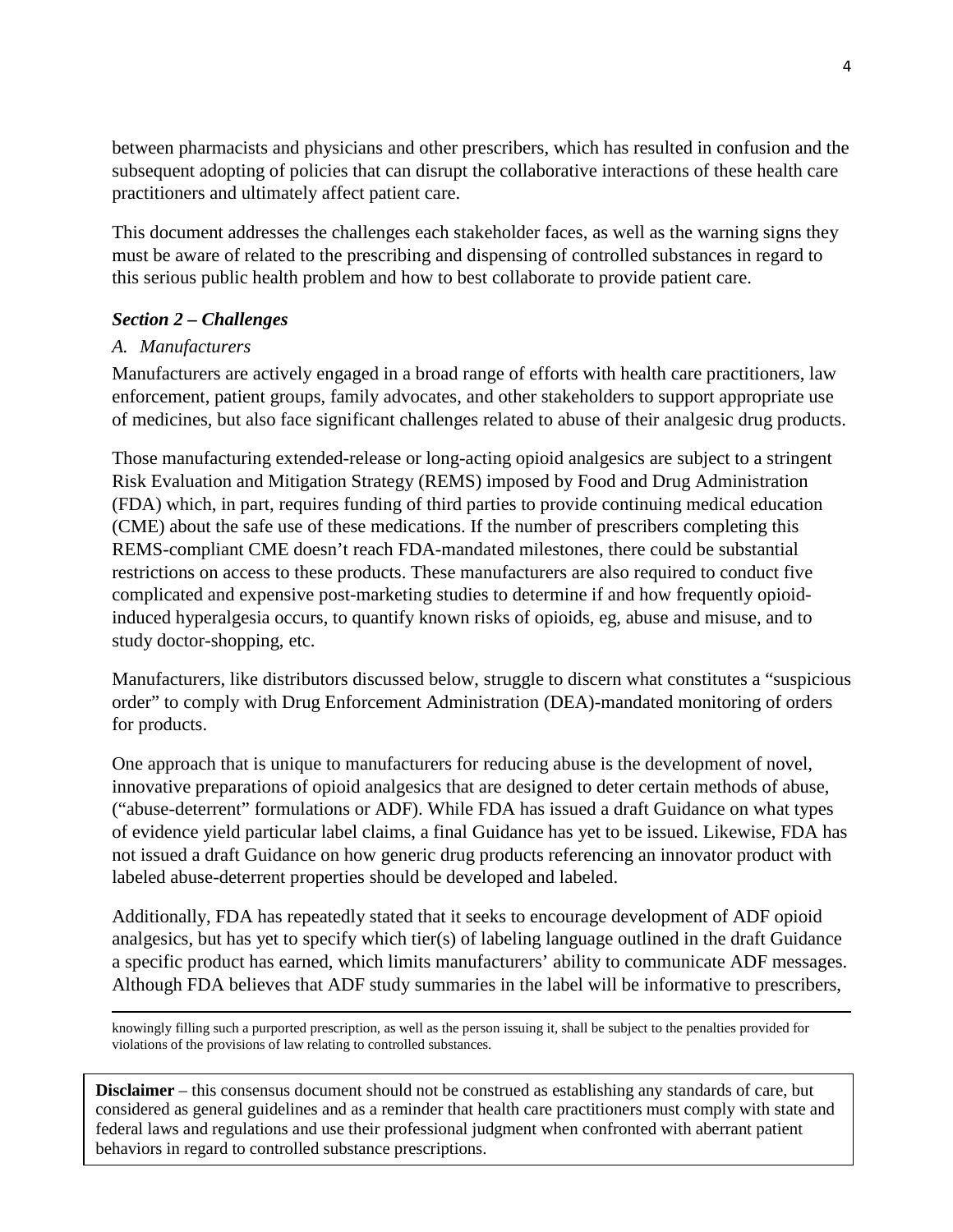it is not clear that study descriptions alone will be meaningful to most prescribers, pharmacists, or payers for interpreting the expected impact on abuse or the relative differences between drug products.

It is critical that any policies adopted to address misuse, abuse, and addiction must be balanced with and not impede the ability for patients to access needed medicines prescribed for legitimate medical purposes. Lastly, the societal benefit of these novel ADF opioids could remain unrealized if public and private payer policy disadvantages their use through formulary coverage decisions.

# *B. Distributors*

Distributors of prescription medications – specifically controlled substances – provide a vital service to pharmacies, prescribers, and patients. The logistics of ensuring that the prescription medication supply chain operates effectively and safely are overwhelming. Amidst the processing of orders to ensure daily deliveries of needed medications and supplies is a matrix of legal requirements and business challenges.

## Legal Requirements

- Record keeping Distributors are required to create and maintain a variety of records, such as records of receipt and distribution of controlled substances and inventories.
- Verification of Registration Distributors are required to know that the entities to which they distribute controlled substances are properly registered with DEA and applicable state agencies or make a good faith inquiry in accordance with 21 CFR  $$1301.74(a).$  $$1301.74(a).$  $$1301.74(a).$ <sup>3</sup>
- Reporting Distributors are required to file a variety of reports with DEA. Most germane to the issue of prescription drug abuse is the requirement that distributors detect and report to DEA suspicious orders for controlled substances in accordance with 21 CFR  $§1301.74(b)$  $§1301.74(b)$  $§1301.74(b)$ .<sup>4</sup> Suspicious orders are "orders of unusual size, orders deviating substantially from a normal pattern, and orders of unusual frequency."

Prescribers and pharmacists are required by DEA regulations to ensure that prescriptions for controlled substances are issued for a legitimate medical purpose by a practitioner acting in the usual course of professional practice.<sup>[5](#page-4-1)</sup> Distributors, unlike prescribers and pharmacists, do not

l 3, 4 United States Drug Enforcement Administration. 21 CFR §1301.74 Other security controls for non-practitioners; narcotic treatment programs and compounders for narcotic treatment programs. (www.gpo.gov/fdsys/pkg/CFR-2014-title21-vol9/pdf/CFR-2014-title21-vol9-sec1301-74.pdf). Accessed August 1, 2014.

<sup>(</sup>a) Before distributing a controlled substance to any person who the registrant does not know to be registered to possess the controlled substance, the registrant shall make a good faith inquiry either with the Administration or with the appropriate State controlled substances registration agency, if any, to determine that the person is registered to possess the controlled substance. (b) The registrant shall design and operate a system to disclose to the registrant suspicious orders of controlled substances. The registrant shall inform the Field Division Office of the Administration in his area of suspicious orders when discovered by the registrant. Suspicious orders include orders of unusual size, orders deviating substantially from a normal pattern, and orders of unusual frequency.

<span id="page-4-2"></span><span id="page-4-1"></span><span id="page-4-0"></span><sup>5</sup> United States Drug Enforcement Administration; *Practitioner's Manual;* 2006:30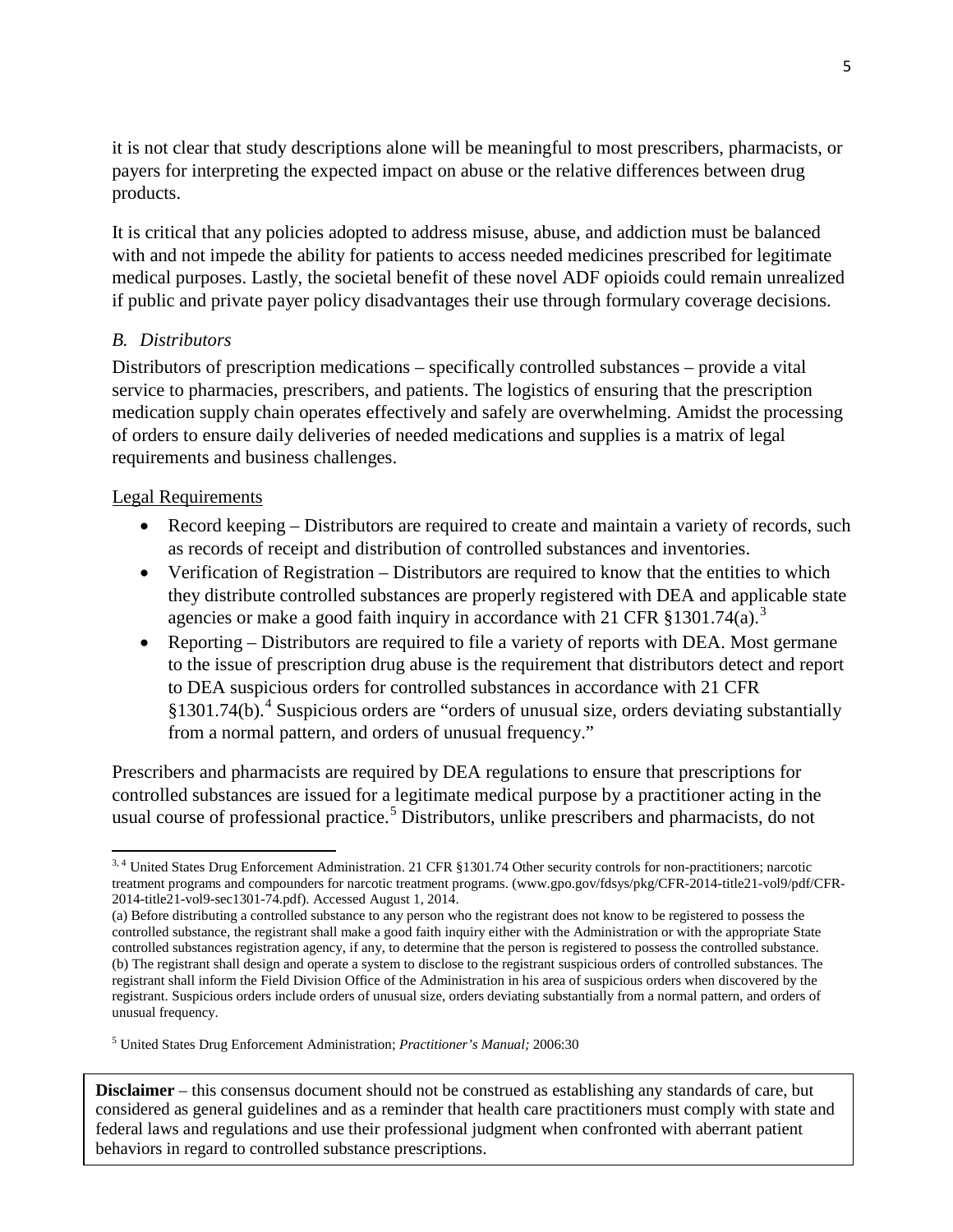interact with patients and do not have access to the information necessary to determine whether a prescription that is being dispensed by a pharmacy is legitimate. However, in addition to determining and reporting suspicious orders under 21 CFR § 1301.74(b), distributors are also

expected to block, ie, prevent the distribution of suspicious orders, per DEA guidance letters.<sup>[6](#page-4-2)</sup>

A significant challenge for distributors is applying in practice what defines a suspicious order. For distributors, the appropriate metrics to identify a suspicious order are, for the most part, the responsibility of the distributor and not delineated specifically in federal or state laws and requirements. Because of this, the metrics that are actually used vary considerably among distributors. Questions persist as to which factors should be used or how much weight certain factors should be given for determining what constitutes a suspicious order. Such factors include: the overall size of the pharmacy; how many prescriptions are filled per day; both non-controlled and controlled substances in relation to controlled substances purchased; any specialty practice within a pharmacy; affiliation(s) with health care institutions such as hospitals or clinics; the type(s) of patient population a pharmacy serves; variations in geographical or regional prescribing patterns that may affect which products are dispensed and purchased; and other factors that influence the quantity of controlled substances ordered and the ordering pattern of a pharmacy. Although an indicator of certain activities, some factors, such as national averages, may not necessarily identify abuse or diversion, nor determine whether an order or group of orders is suspicious. Absent more specific requirements, distributors must make decisions about whether to distribute an order for controlled substances based upon factors that may cause an order to be suspicious. This has led several distributors to place limits on the quantity of controlled substances they will distribute to customers and, depending on the distributor that the customer chooses, the limits may vary based upon what criteria that distributor uses and how much weight the distributor gives factors within that criteria. As a result, distributors have faced lawsuits and threats of lawsuits from DEA-registered pharmacies for either ceasing distribution of controlled substances to the pharmacies or limiting the quantity of controlled substances they will sell, which ultimately have, in some cases, negatively impacted patient access to care.

#### *C. Prescribers/Physicians*

 $\overline{\phantom{a}}$ 

According to the Controlled Substances Act, physicians and other prescribers have a responsibility to ensure that a prescription for a controlled substance is "issued for a legitimate medical purpose by an individual practitioner acting in the usual course of his professional practice." The responsibility for the proper prescribing and dispensing of controlled substances is upon the

<sup>&</sup>quot;Federal courts have long recognized that it is not possible to expand on the phrase 'legitimate medical purpose in the usual course of professional practice' in a way that will provide definitive guidelines to address all the varied situations physicians may encounter."

<span id="page-5-0"></span><sup>&</sup>lt;sup>6</sup> These guidance letters are from DEA's Deputy Assistant Administrator, Office of Diversion Control, sent to registered manufacturers and distributors on September 27, 2006, February 7, 2007 and December 27, 2007.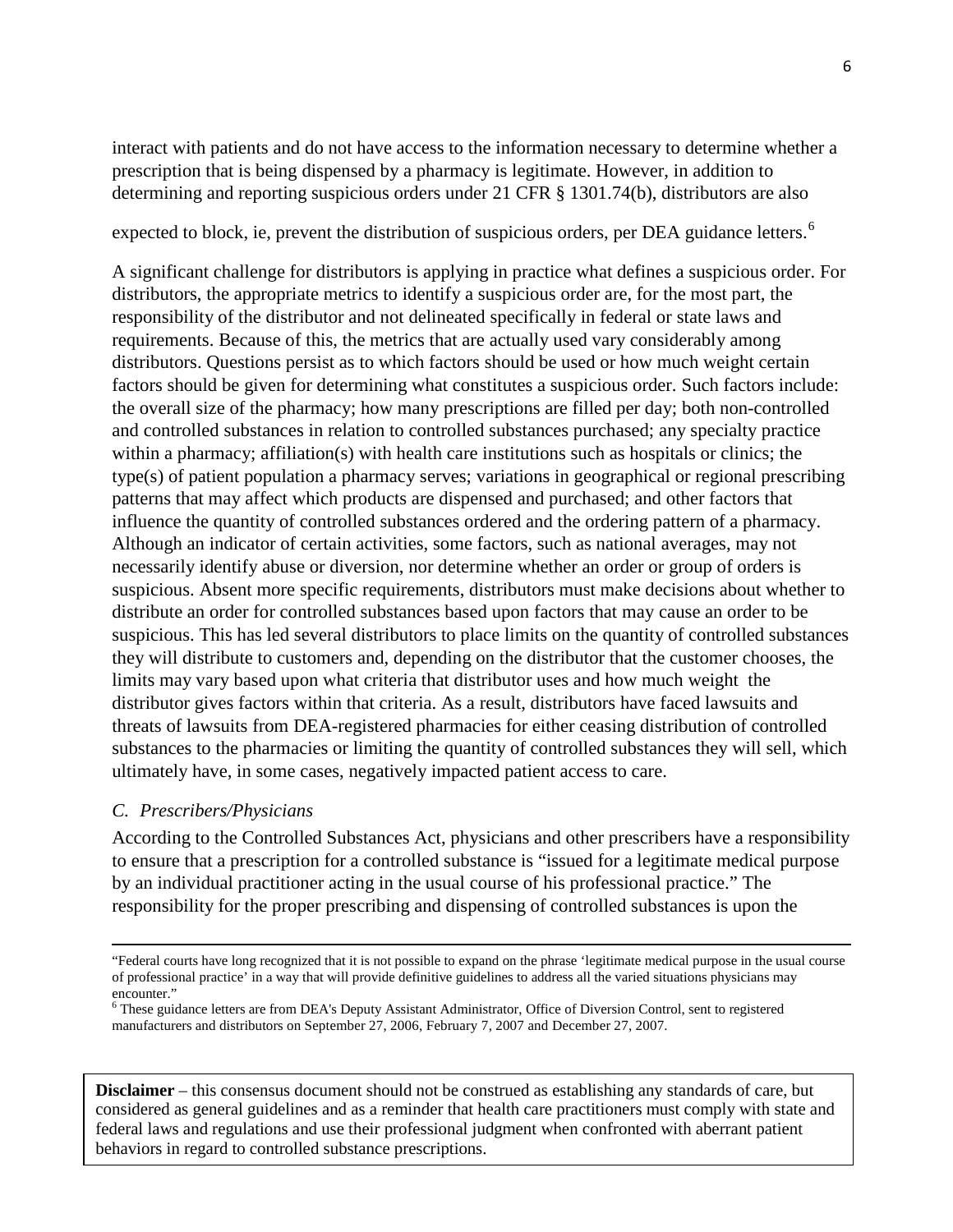prescribing practitioner, but a corresponding responsibility rests with the pharmacist who fills the prescription (see below).

Determining whether a prescription for an opioid analgesic is issued for a legitimate medical purpose is complicated by the fact that pain is a conscious experience involving interpretation of sensory input that signals a noxious event and is influenced by emotion, cognition, memory, interpersonal and social context, and other factors. Patient-reported intensity of pain may not correlate with the magnitude or identifiable source of injury. Because objective tests for pain intensity (or even the presence or absence of pain) are still at a rudimentary stage of development, the best clinical approach in most circumstances is to assume that the patient is reporting a true experience. Accepting a patient's complaint of pain as valid does not require clinical identification of a physical cause, or demand the initiation of a specific treatment. It does, however, provide a foundation for assessment and the basis for developing an effective patient-physician dialogue.

During the past two decades, growing numbers of patients with persistent non-cancer pain have been offered long-term opioid therapy. This change in prescribing behavior has been influenced by several competing interests. Undertreatment of cancer pain was described, and the aggressive use of opioid analgesics was endorsed as the most effective approach to address patient suffering. With the advent of a new array of products, this approach was extended to patients with chronic non-cancer pain, even in the absence of evidence obtained from long term, randomized controlled trials, which are not feasible. In both hospital and outpatient settings, the recognition of pain as the fifth vital sign, and the evolution of patient satisfaction surveys that include a focus on the extent to which a patient's pain is relieved, created a practice environment that, although intended to promote pain assessment and effective treatment, in general ultimately led to an increase in opioid prescriptions. Despite the substantial burden of persistent pain in the United States, access to multidisciplinary care and reimbursement for non-pharmacologic approaches is woefully inadequate. All of these factors may have contributed to the routine use of opioid analgesics.

In parallel with this increase in medical use has been a deeply concerning rise in various measures of prescription drug misuse and abuse, including nonmedical use, as well as unintentional overdoses and deaths. Non-adherence during treatment, drug abuse, addiction, unintentional overdose and diversion into the illicit marketplace are known risks of opioids and other controlled drugs. Whenever opioid analgesic drugs are considered for use, pain assessment and patient selection, risk assessment and risk stratification, drug choice, and structuring of therapy (including monitoring, maintenance, and exit strategies) are key elements comprising appropriate care.<sup>[7](#page-5-0),[8](#page-6-0)</sup> Currently available instruments for implementing these approaches are imperfect and difficult to integrate into primary care practice, placing additional emphasis and responsibility on a

l

<span id="page-6-1"></span><sup>&</sup>lt;sup>7</sup> Katz NP, Adams EH, Benneyan JC, et al. Foundations of opioid risk management. *Clin J Pain.* 2007;23(2):103-118.<br><sup>8</sup> Gourlay DL, Heit H, Almahrezi A. Universal precautions in pain medicine: A rational approach to the *Pain Med.* 2005;6:107-112.

<span id="page-6-0"></span>**Disclaimer** – this consensus document should not be construed as establishing any standards of care, but considered as general guidelines and as a reminder that health care practitioners must comply with state and federal laws and regulations and use their professional judgment when confronted with aberrant patient behaviors in regard to controlled substance prescriptions.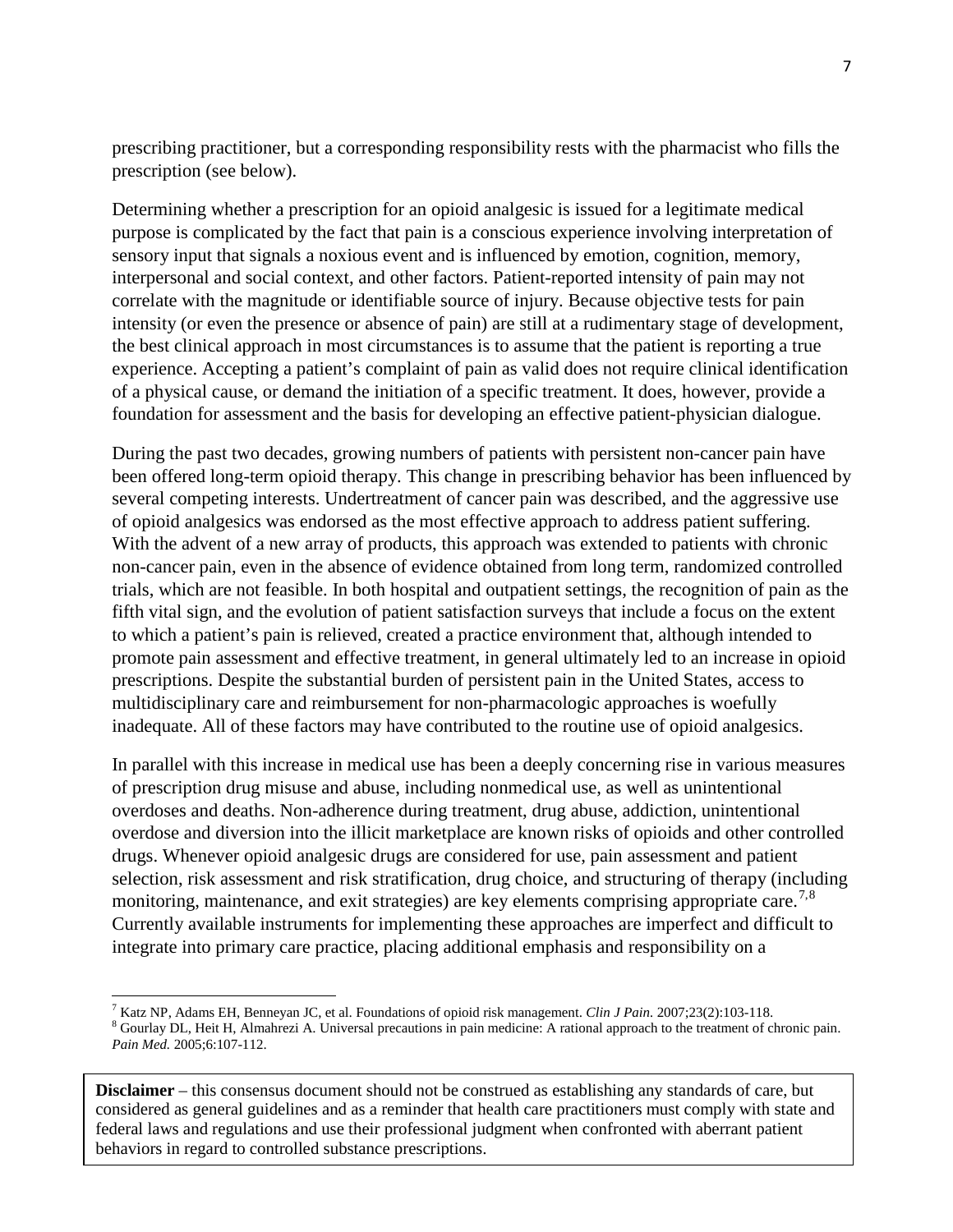physician's judgment and clinical experience, which cannot be replicated outside of the patientphysician relationship.

Just as pharmacists are operating in a multitasking environment that places high demands on time management, the ability of physicians and other prescribers to be responsive to requests for additional information is constrained by an array of existing demands that already erode their ability to provide direct patient care. These include a high frequency of requests related to refills and prescription re-authorization, prior authorization, and errors related to electronic prescribing interfaces; adapting to meaningful use, physician quality reporting systems, value-based modifiers; and, HIPAA concerns. Accordingly, responding to calls from pharmacists to clarify the legitimacy of an opioid prescription may be viewed as intrusive, depending on the nature of that call, especially if the prescriber is unaware of the pharmacist's corresponding responsibility.

# *D. Pharmacists*

Pharmacists' associated professional services and activities vary from practice to practice and site to site. The variance is in response to the diversity of patient care needs and patients' medication use through self-care, acute care, and long-term or chronic care. These varying needs manifest in virtually all practice settings and add complexity to the patient care provided by pharmacists. Regardless of practice setting, the basis and essence of pharmacist care is communication, education, and information exchange with patients and their caregivers, prescribers, and other health care professionals. The central point of this care is the pharmacist management of medication use that strives to provide patient-centered medication therapy with the goal of positive patient outcomes.<sup>[9](#page-6-1)</sup> In the effort to provide this patient-centered medication therapy management, collaboration between patients, prescribers, and pharmacists is imperative.

Pharmacists serve a critical role in the continuum of patient care and often serve as one of the most accessible members of the health care team. The pharmacist, through standards of care and federal and state legal requirements, assumes diverse and sometimes conflicting roles. When a patient or caregiver presents a prescription to the pharmacist, what transpires next is a complex coordination of care and oversight. The presenting of a prescription is one of a myriad of items the pharmacist is reviewing and trying to resolve in a multitasking environment involving the receipt and evaluation of prescriptions for multiple patients at once, interactions or pending interactions with prescribers, and resolution of insurance coverage and formulary issues. All of these activities occur within a limited time frame being conducive to patient convenience, while not compromising patient safety, and taking into consideration a prescription's legitimacy.

If the prescription is issued for a controlled substance, there is also the specific legal, "corresponding responsibility" requirement with which pharmacists must comply.<sup>[10](#page-7-0)</sup>

<span id="page-7-1"></span><sup>&</sup>lt;sup>9</sup> J Am Pharm Assoc (2003) 2010;50:e35-e69. Dol:10.1331/JAPHA.2010.10510.<br><sup>10</sup> 21 CFR §1306.04

<span id="page-7-0"></span>**Disclaimer** – this consensus document should not be construed as establishing any standards of care, but considered as general guidelines and as a reminder that health care practitioners must comply with state and federal laws and regulations and use their professional judgment when confronted with aberrant patient behaviors in regard to controlled substance prescriptions.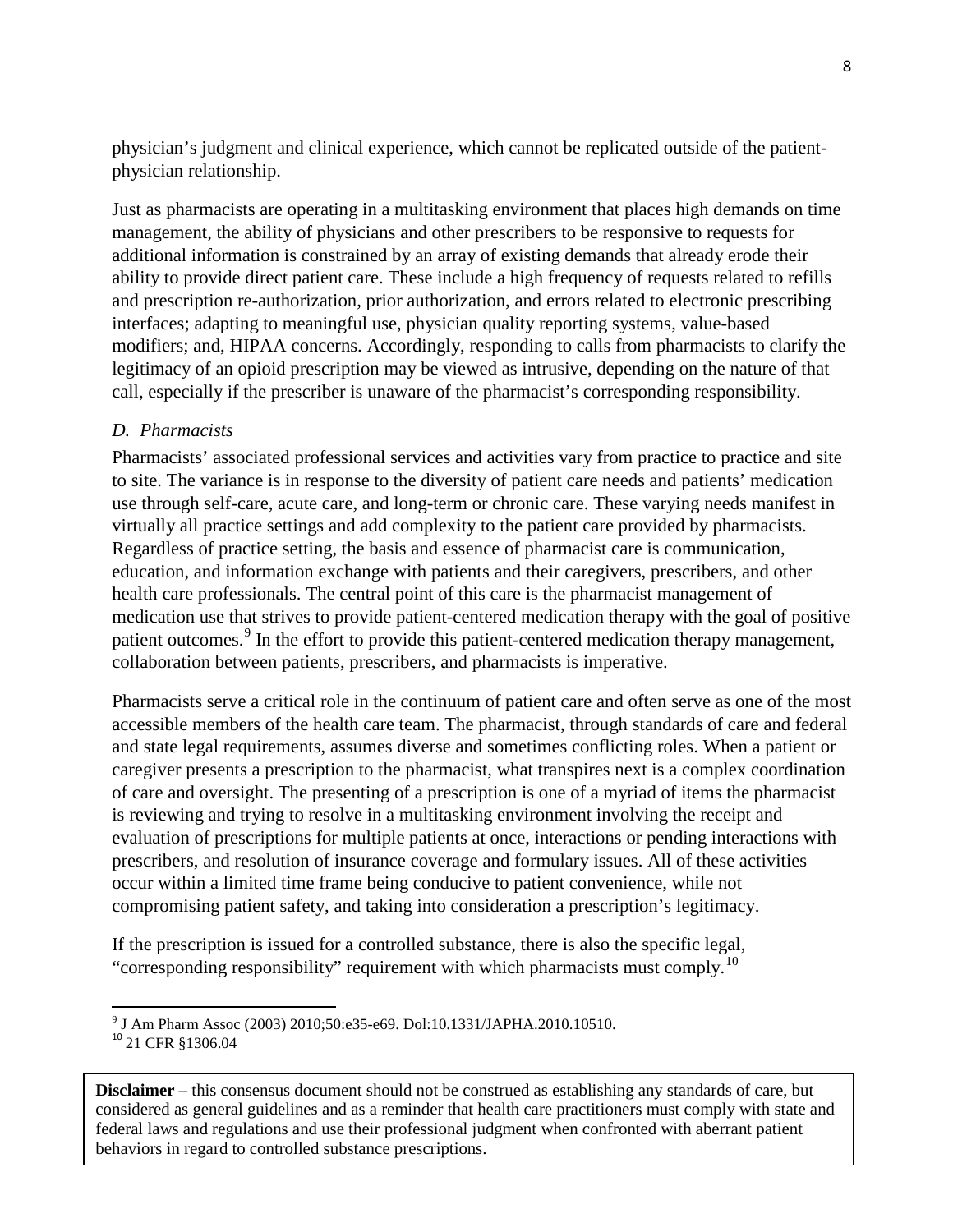Unfortunately, the fact that pharmacists have a corresponding responsibility to ensure the legitimacy of a controlled substance prescription appears to be relatively unknown to many prescribers and has contributed to the potential for confusion and conflict between prescribers and pharmacists. This corresponding responsibility requirement overlies the existing responsibility of the pharmacist to evaluate a prescription in the context of the patient's broader medication need and history. In this regard, it is appropriate and at times necessary for pharmacists to contact prescribers to obtain additional information or clarification regarding a prescription issued for a controlled substance. In doing so, pharmacists do not intend to engage in activities outside of their scope of authority, nor intrude into the scope of practice of other professions; however, pharmacists must comply with corresponding responsibility requirements or risk being subject to the penalties for violations of controlled substance law.

Summarily, in the compressed amount of time during which a prescription is presented to the pharmacist and the patient receives his/her medication, the pharmacist's responsibilities to review, evaluate, and dispense the prescription include:

- Completing a drug utilization review that includes, but is not limited to, the evaluation of the prescription and patient record for known allergies; rational therapy contraindications; reasonable dose, duration of use, and route of administration; considering age, gender, and other patient factors; reasonable directions for use; potential or actual adverse drug reactions; drug-drug interactions; drug-food interactions; drug-disease contraindications; therapeutic duplication; proper utilization (including over- or under-utilization) and optimum therapeutic outcomes; and abuse/misuse;
- <span id="page-8-1"></span>• Interacting with patients or caregivers who may be unaware of what the prescription was issued for, or who are unable to provide additional information beyond the symptoms that are being experienced and discussed with the prescriber; and
- Having to decipher illegible prescriptions and/or contact prescribers due to the limited use of electronic prescribing.

The presentation of a controlled substance prescription adds the following complicating factors:

Recognizing "red flag" warnings<sup>[11,](#page-7-1) [12](#page-8-0)</sup> that call the prescription into question. Such warnings require the pharmacist to ensure that the prescription is being issued for a legitimate medical purpose by the prescriber acting in the usual course of his/her professional practice. This may include communicating with the prescriber to clarify the prescription and/or evaluate the legitimacy of a prescription, which may at times be difficult depending on the prescriber's availability, especially when prescriptions are presented outside normal business hours or on weekends.

 $\overline{\phantom{a}}$ <sup>11</sup> Holiday CVS, L.L.C.,  $d/b/a$  CVS/Pharmacy Nos. 219 and 5195; Decision and Order; 77 FR 108, 62,315 (Dept of Justice Oct. 12, 2012). *www.deadiversion.usdoj.gov/fed\_regs/actions/2012/fr1012.htm.* 12 East Main Street Pharmacy; Affirmance of Suspension Order 75 FR 207, 66149 (Dept of Justice Oct. 27, 2010) Available at

<span id="page-8-0"></span>*www.deadiversion.usdoj.gov/fed\_regs/actions/2010/fr1027\_3.htm*.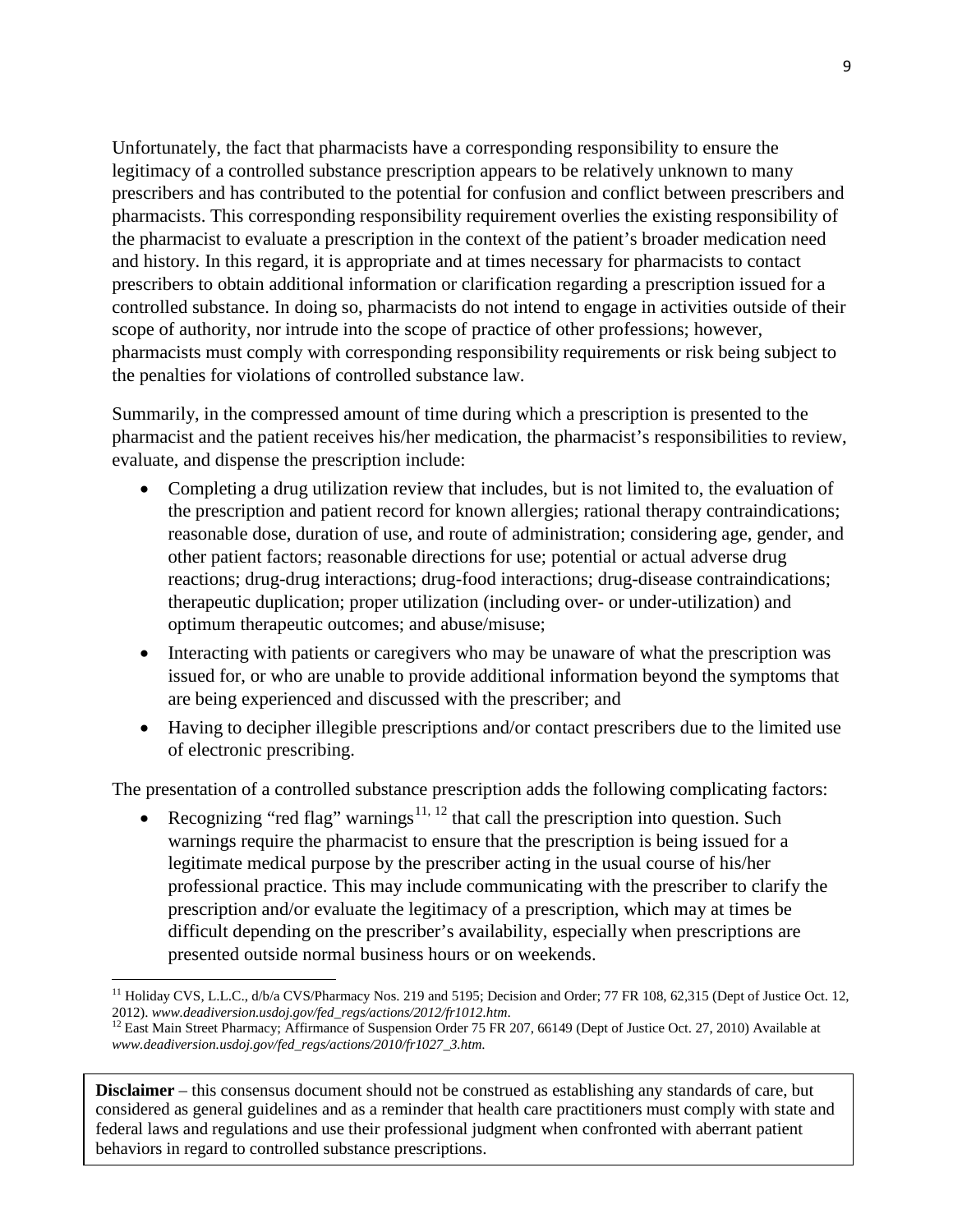- Satisfactorily determining legitimacy of the prescription. Communicating with prescribers can be essential in ascertaining the legitimacy of a controlled substance prescription, although simply phoning a prescriber and inquiring if the prescription is legitimate may not be satisfactory. In the case of prescribers who may be involved in abuse or diversion, it is highly unlikely that the response to an inquiry from the pharmacist concerning the legitimacy of the prescription would be to affirm that the prescription is not legitimate. Thus, the pharmacist may need to initiate additional means to evaluate the prescription. In addition, it can also be difficult to validate a prescriber's authority. For example, a prescriber may issue an otherwise legitimate prescription, but may not be authorized to write for that class of controlled substance.
- Accessing PMP data. This step is valuable and necessary in many situations. Unfortunately, the data from, operation of, and access to individual PMPs lack uniformity, may be incomplete, or are not conducive to real-time patient care demands of the compressed time frame noted above.
- Distribution restrictions implemented by wholesale distributors. Such restrictions implemented in response to enforcement actions or company policies impact the availability of medications to the pharmacist, creating another factor to resolve before dispensing can be completed.

# *Section 3 – Factors More Indicative of Substance Abuse or Diversion (Red Flags)*

# *A. Patient Population and Behaviors*

The patient population with persistent pain is extremely diverse and the strategies used to administer and monitor opioid therapy should be individualized based on the pain assessment, the risk of adverse effects, and the perceived likelihood of problematic drug–related behaviors.<sup>5,6</sup> A one-size-fits-all approach to guide treatment or to prevent substance abuse ultimately would do a great disservice to patients and the health care professionals who work hard to effectively treat their pain.

While several groups have been working to address issues surrounding the current prescription drug epidemic, the coalition of stakeholders representing the spectrum of medical, pharmacist care, and supply chain — physicians, pharmacists, manufacturers, distributors, pharmacy benefit managers, and federal and state regulatory and law enforcement agencies have come together to collate warning signs that can help assist physicians and other prescribers and pharmacists identify situations that indicate whether a patient may be more likely to be abusing or diverting prescription drugs. These warning signs have been developed to help educate and raise awareness among health care professionals about warning signs, and foster communication and collaboration in order to minimize these activities.

Some of these warning signs are indicators of a substance use disorder, including addiction, or illicit/illegal behavior, or that a patient's health or safety is threatened. They have been identified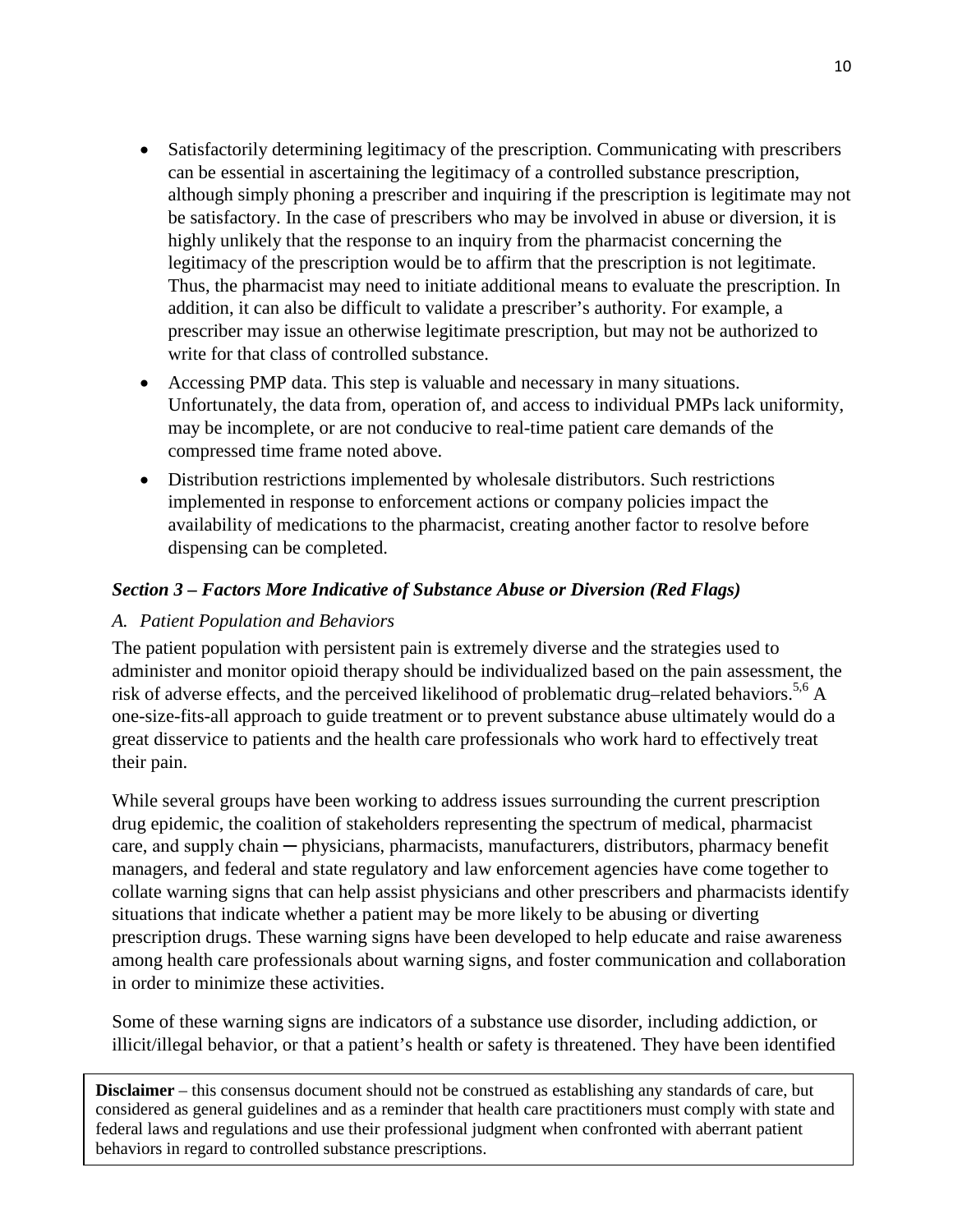through enforcement actions of the Drug Enforcement Administration and various clinical studies.<sup>[13](#page-8-1),[14,](#page-10-0)[15](#page-10-1),[16](#page-10-2),[17,](#page-10-3)[18](#page-10-4),[19](#page-10-5),[20,](#page-10-6)[21](#page-10-7),[22,](#page-10-8)[23,](#page-10-9)[24](#page-10-10)</sup> A subset of these actions or behaviors have been termed "red flags," and are part of a broader array of warning signs reflecting illicit/illegal activities and/or aberrant drug-related behaviors that patients who are receiving opioid analgesics may exhibit in response to therapy. Such behaviors exist along a continuum. As a term of art, red flags typically have been interpreted to be more likely to reflect drug abuse, addiction, or diversion, although a wide range of other aberrant behaviors exist that are indicative of various patterns of nonadherence (see below). When warning signs are present, health care practitioners should immediately assess the situation and/or the patient's medical and psychological condition, and determine the appropriate action, eg, continuation of treatment, intensify monitoring, refer for substance use/addiction treatment, refuse to issue/dispense a prescription. Activities on the part of the patient that violate state or federal law may require more direct action. While health care practitioners must ethically take steps to help prevent the continued misuse, abuse or diversion of opioids, some patients may need ongoing treatment. In these situations, extra care should be taken, and may include referrals to specialists and other clinically appropriate decisions.<sup>[25](#page-10-11)</sup> The following categories of factors more indicative of substance abuse or diversion have been identified.

#### *B. Prescribers*

l

In the vast majority of situations, prescribers play a key role in preventing and identifying prescription drug abuse. Proper education and training, and vigilance with respect to appropriate patient selection and prescribing practices can help minimize diversion and abuse as well as ensure

<sup>&</sup>lt;sup>13</sup> Holiday CVS, L.L.C.,  $d/b/a$  CVS/Pharmacy Nos. 219 and 5195; 77 Fed. Reg. 62,315 (Dep't of Justice Oct. 12, 2012) (decision and order). Available at: www.deadiversion.usdoj.gov/fed\_regs/actions/2012/fr1012.htm.

<span id="page-10-0"></span><sup>&</sup>lt;sup>14</sup>East Main Street Pharmacy; 75 Fed. Reg. 66,149 (Dep't of Justice Oct. 27, 2010) (affirmance of suspension order). Available at: *www.deadiversion.usdoj.gov/fed\_regs/actions/2010/fr1027\_3.htm.* 

<span id="page-10-1"></span><sup>&</sup>lt;sup>15</sup> Holiday CVS, L.L.C. v. Holder, 839 F.Supp.2d 145 (D.D.C. 2012). Available at: *[www.gpo.gov/fdsys/pkg/USCOURTS-dcd-1\\_12-](http://www.gpo.gov/fdsys/pkg/USCOURTS-dcd-1_12-cv-00191/pdf/USCOURTS-dcd-1_12-cv-00191-0.pdf)cv-00191/pdf/USCOURTS-dcd-1\_12-cv-00191-0.pdf.* 

<sup>&</sup>lt;sup>16</sup> Townwood Pharmacy; 63 Fed. Reg. 8,477 (Dep't of Justice Feb. 19, 1998) (revocation of registration). Available at

<span id="page-10-3"></span><span id="page-10-2"></span>*[www.gpo.gov/fdsys/pkg/FR-1998-02-19/pdf/98-4201.pdf](http://www.gpo.gov/fdsys/pkg/FR-1998-02-19/pdf/98-4201.pdf).*<br>
<sup>17</sup> Grider Drug 1 & Grider Drug 2; 77 Fed. Reg. 44,069 (Dep't of Justice July 26, 2012) (decision and order). Available at:<br> *www.deadiversion.usdoj.gov/fed\_regs/act* 

<span id="page-10-4"></span><sup>&</sup>lt;sup>18</sup> The Medicine Dropper; 76 Fed[.](http://www.deadiversion.usdoj.gov/fed_regs/actions/2012/fr0726.htm) Reg. 20,039 (Dep't of Justice April 11, 2011) (revocation of registration). Available at: *www[.](http://www.deadiversion.usdoj.gov/fed_regs/actions/2011/fr0411_10.htm)deadiversion.usdoj.gov/fed\_regs/actions/2011/fr0411\_10.htm.* [19](http://www.deadiversion.usdoj.gov/fed_regs/actions/2011/fr0411_10.htm) Medicine Shoppe-Jonesborough; 73 Fed. Reg. 363 (Dep't of Justice Jan. 2, 2008) (revocation of registration). Available at:

<span id="page-10-5"></span>www.deadiversion.usdoj.gov/fed\_regs/actions/2008/fr0102.htm.<br><sup>20</sup> Medicine Shoppe-Jonesborough v. DEA, 300 Fed. Appx. 409, 2008 WL 4899525 (C.A.6).<br><sup>21</sup> Moore TM, Jones T, Browder JH, Daffron S, Passik SD. A comparison of

<span id="page-10-6"></span>

<span id="page-10-8"></span><span id="page-10-7"></span>drug-related behavior among patients receiving opioids for chronic pain management. *Pain Med*. 2009 Nov;  $10(8):1426-33$ .<br><sup>22</sup> Cheatle MD, O'Brien CP, Mathai K, Hansen M, Grasso M, Yi P. Aberrant behaviors in a primary ca

<span id="page-10-9"></span><sup>&</sup>lt;sup>23</sup> Passik SD, Kirsh KL, Donaghy KB, Portenoy RK. Pain and aberrant drug-related behaviors in medically ill patients with and without histories of substance abuse. *Clin J Pain*. 2006 Feb;  $22(2)$ : 173-81.

<span id="page-10-10"></span><sup>&</sup>lt;sup>24</sup> Passik SD, Kirsh KL. Assessing aberrant drug-taking behaviors in the patient with chronic pain. *Curr Pain Headache Rep*. 2004 Aug;8(4):289-94.<br><sup>25</sup> Wiedemer NL, Harden PS, Arndt IO, Gallagher RM. The opioid renewal clinic: a primary care, managed approach to opioid

<span id="page-10-12"></span><span id="page-10-11"></span>therapy in chronic pain patients at risk for substance abuse. *Pain Med*. 2007 Oct-Nov;8(7):573-84.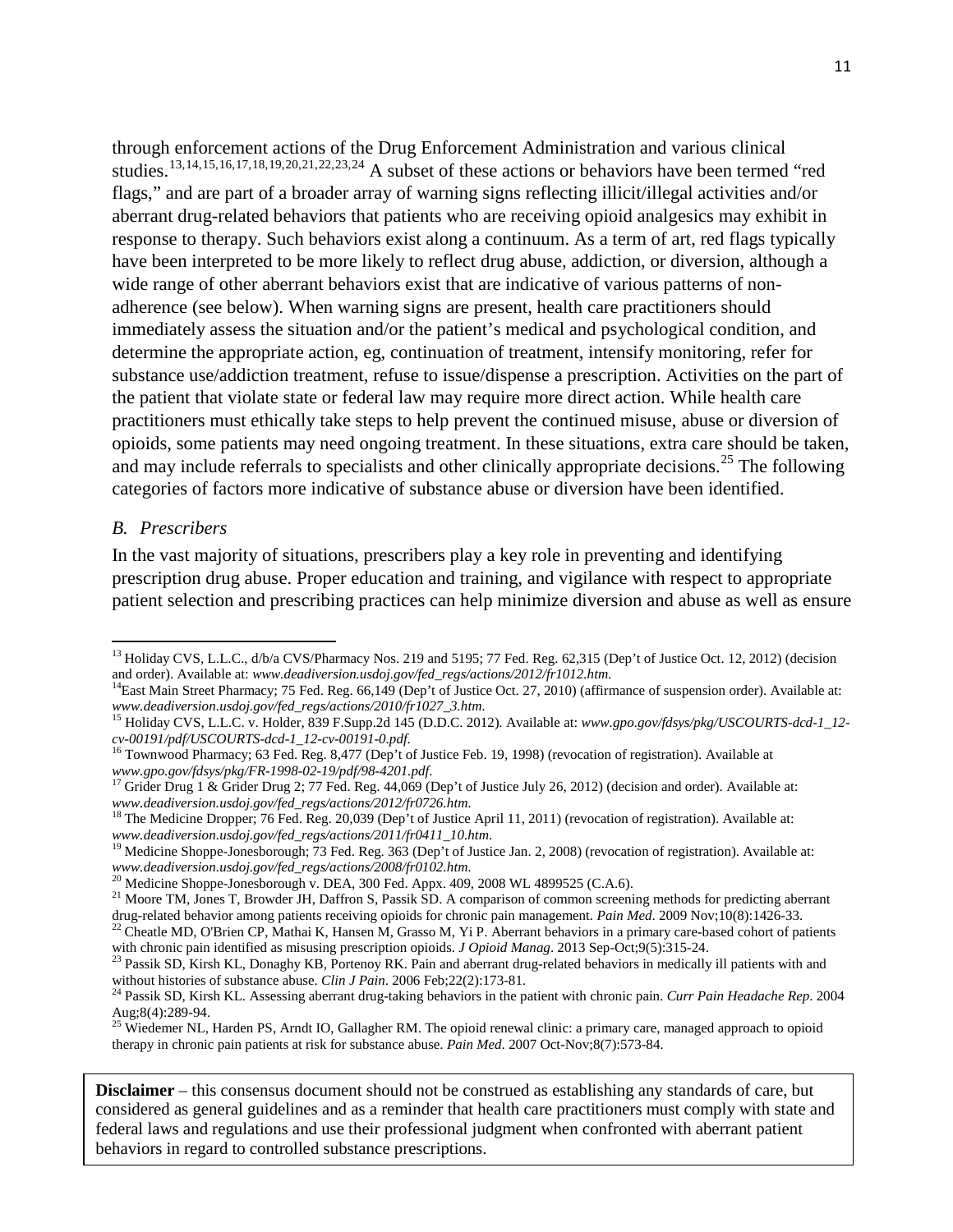patients do not suffer unnecessary delays or denials in care, including access to opioid analgesics when appropriate. Practice guidelines, best practices and model policies have evolved from a variety of sources to promote responsible opioid prescribing and establish standards of care.

# Initial Visit/Presentation

- Patients who travel to the prescriber's practice as a group and all request controlled substance prescriptions on the same day.
- Patient declines physical examination, or permission to obtain past records, or to undergo diagnostic tests.
- Patient statements and conduct suggest abuse of controlled substances, eg, appears sedated, confused, intoxicated, or exhibits withdrawal symptoms, or has physical signs of drug abuse.

# Medication Taking/Supply

- Patient exhibits multiple unexplained dose escalations or other non-adherence to the treatment plan.
- Patient uses a route of drug administration other than the method prescribed, eg, injecting or inhaling oral formulations; ingesting transdermal formulations.
- Patient repeatedly seeks medications from non-coordinated sites of care; possible examples could include the emergency department, urgent care facilities, or walk-in clinics.
- Patient suffers an unintentional (or intentional) overdose.

# Patient Behavior/Communication

- Patient behavior or PDMP report provides evidence that the patient is obtaining controlled substance prescriptions from multiple health care practitioners without the prescribers' knowledge of the other prescriptions.
- Patient was discharged from another physician practice for egregious behavior.
- Patient pressures physician to prescribe by implying or making direct threats to the prescriber or staff. $^{26}$  $^{26}$  $^{26}$

# Treatment Plan Related

- Patient repeatedly resists changes in the treatment plan, despite clear evidence of adverse physical or psychological effects from the drug.
- Patient refuses to sign, or fails to comply with, an opioid pain care agreement governing their use of opioid analgesics.

# Illicit/Illegal

• Prescriber is made aware that patient alters, forges, or rewrites prescriptions.

<span id="page-11-0"></span> $\overline{\phantom{a}}$  $26$  If the prescriber feels physically threatened, issue the prescription to avoid confrontation; then contact authorities.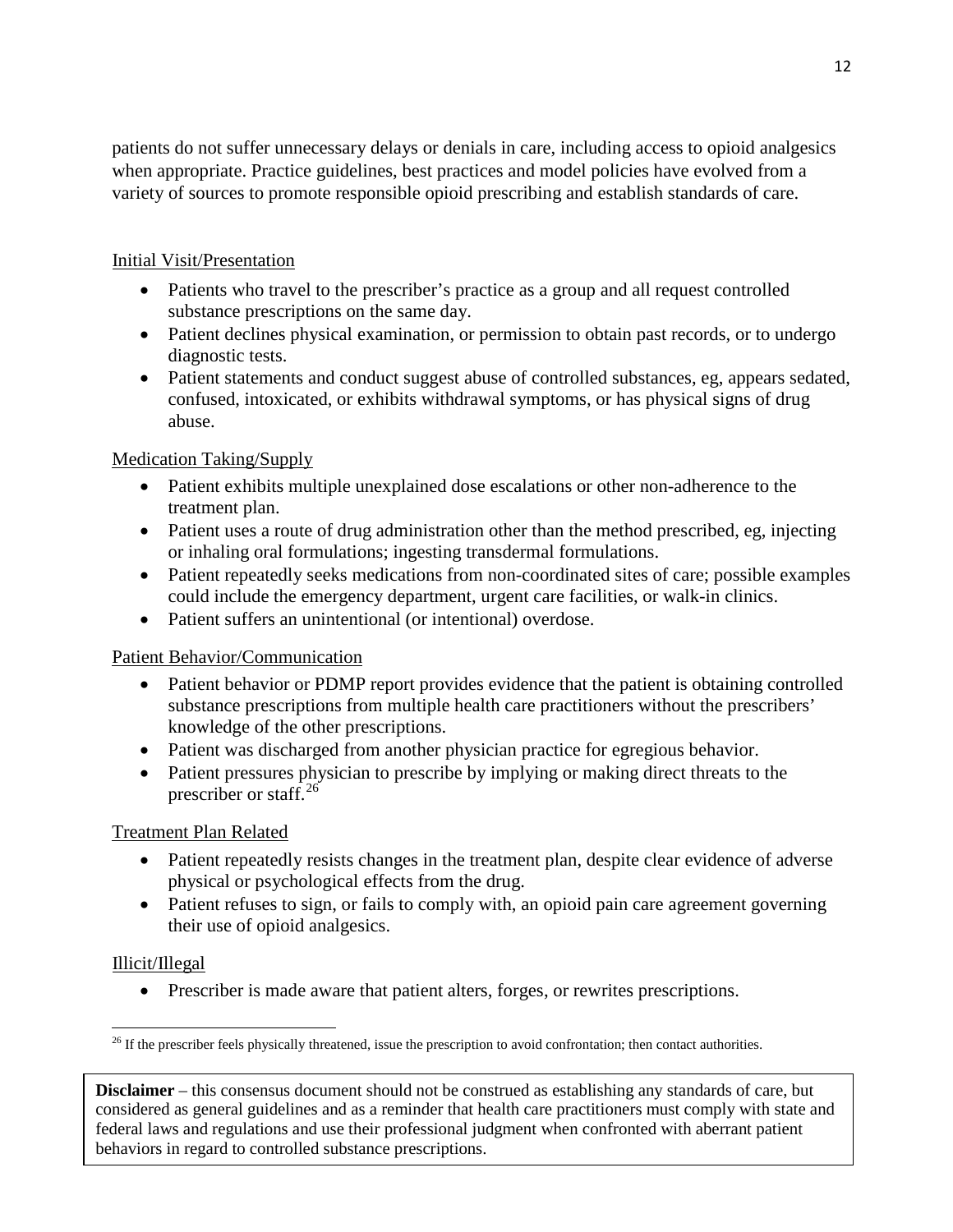- Prescriber receives reliable information that patient is diverting or selling medication, or "borrowing" drugs from others.
- Patient indicates that drugs will be shared with others or sold.
- Patient requests controlled substance prescriptions written in the names of other people for whom the patient is not the designated caregiver.

# *C. Pharmacists*

Patient-centered medication therapy management provided by pharmacists becomes increasingly more complex when a patient is prescribed a controlled substance and the medication therapy involves the management of various types of acute and chronic pain. In these situations, the ethical and legal corresponding responsibilities that help define the dispensing of controlled substances must be considered and followed.

When presented with a prescription for a controlled substance, pharmacists must exercise their professional judgment and must adhere to their corresponding responsibility to determine whether a prescription for a controlled substance has been issued for a legitimate medical purpose by an individual practitioner acting in the usual course of professional practice. That evaluation determines the next steps taken by the pharmacist and includes options such as a discussion with the prescriber in order to ensure the validity of the prescription and address red flag warning signs prior to dispensing.

These red flags may indicate that a controlled substance prescription is not being obtained for a legitimate medical purpose, but for diversion or abuse, thereby possibly necessitating additional steps by the pharmacist. Any time a red flag occurs, it should be evaluated in an attempt to appropriately interpret its nature, and patient management should be pursued based on this interpretation and the seriousness of the warning signs. Of course, the warning signs are not intended to prevent the dispensing of a legitimate controlled substance prescription.

# Presentation of the Prescription

- Patients travel in groups and/or have unexplainable common factors in their relationships with each other, for example, groups of patients present prescriptions for the same controlled substances from the same prescriber, or multiple family members or patients living at the same address present similar controlled substance prescriptions to the pharmacy on the same day.<sup>8,9</sup>
- Patient presents prescriptions for controlled substances written in the names of other people (does not apply to designated caregivers presenting prescriptions for patient).<sup>[27](#page-11-0)</sup>
- Patient presents a prescription for controlled substance that the pharmacist knows, or reasonably believes, that another pharmacy refused to fill.

<span id="page-12-0"></span> <sup>27</sup> Drug Enforcement Administration: *Pharmacist's Manual*; 2010:66-68.

**Disclaimer** – this consensus document should not be construed as establishing any standards of care, but considered as general guidelines and as a reminder that health care practitioners must comply with state and federal laws and regulations and use their professional judgment when confronted with aberrant patient behaviors in regard to controlled substance prescriptions.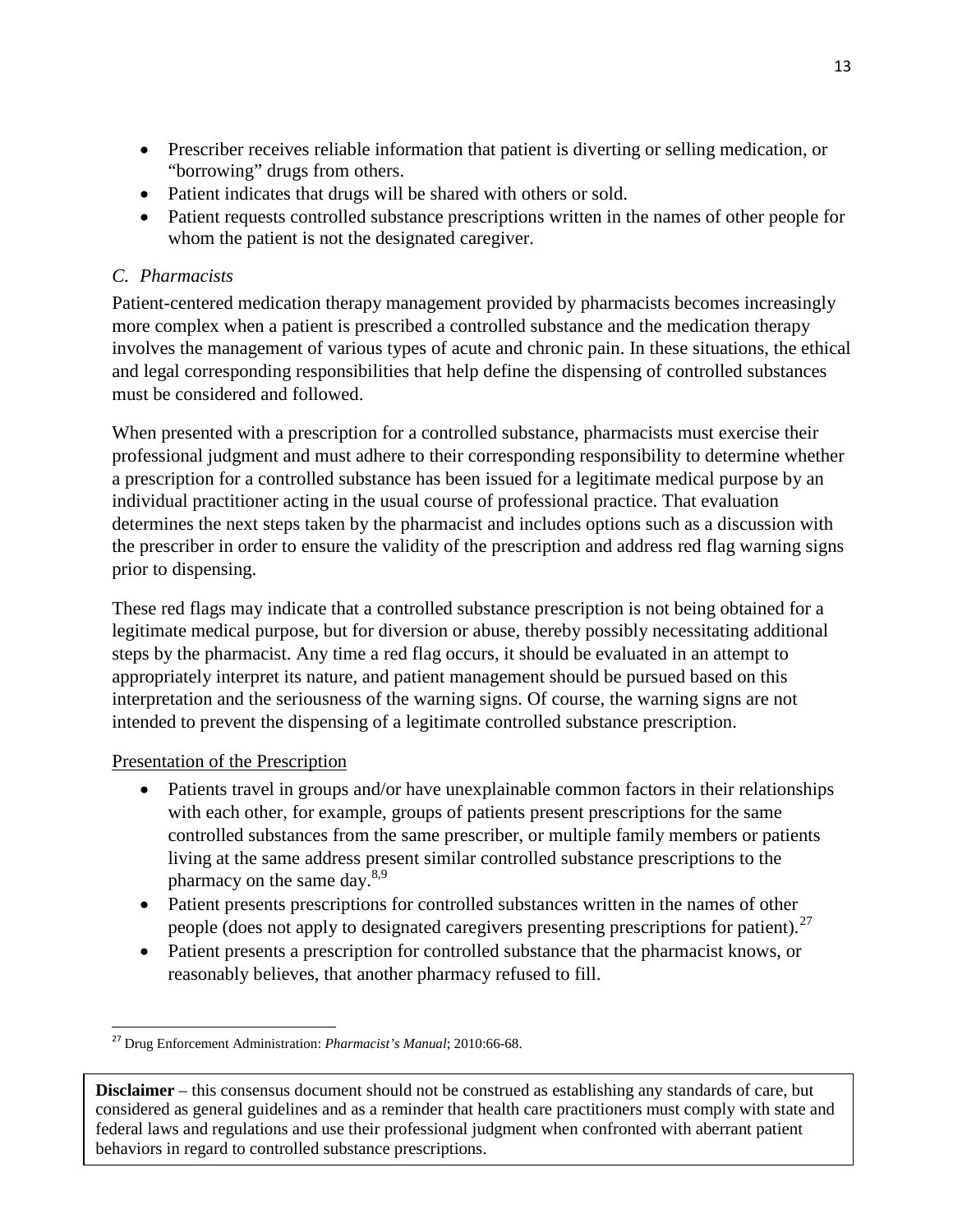- Handwritten prescription is presented at the pharmacy looking altered (quantity changed) or flawlessly thorough (contains patient address, quantity spelled out, patient date of birth, multiple provider identifiers, lacks common abbreviations, etc.).<sup>26</sup>
- Pharmacist becomes aware that prescriber's DEA registration has been previously suspended or revoked, or is pending suspension or revocation.<sup>8</sup>

# Patient Behavior

- Patient pressures the pharmacist to dispense controlled substance by making implied or direct threats $^{28}$ .
- Patient shows physical signs associated with controlled substance abuse, such as needle tracks or scars on neck, arms, feet, or ankles.
- Patient's statements and conduct suggest abuse of controlled substances, such as appearing sedated, confused, intoxicated, or exhibiting withdrawal symptoms.
- Patient obtains same or similar controlled substance prescription from multiple health care practitioners without disclosing those existing controlled substance prescriptions.<sup>12,13,14</sup>
- Patient obtains controlled substance medications from one pharmacy while having received the same or similar controlled substance(s) from other pharmacy(ies) without disclosing those existing controlled substance prescriptions.
- Patient presents prescriptions for highly abused controlled substance medications.<sup>[29](#page-13-0)</sup>
- Patient presents several prescriptions written for controlled and non-controlled substances, but only wants the controlled substance medication(s) dispensed.
- Patient has a history of untruthfulness when filling controlled substance prescriptions.

# Medication Taking/Supply

- Patient presents prescriptions for large quantities or large number of prescriptions for controlled substances.<sup>9</sup>
- Therapeutic duplication of two or more long-acting and/or two or more short-acting opiates.
- Patient presents prescriptions for highly abused "cocktails" (combination of opiate, benzodiazepine, and muscle relaxant) of controlled substance medications.<sup>[30](#page-13-1)</sup>

# Illicit/Illegal

- Patient indicates that drugs will be shared with others or sold.
- Prescriber's DEA registration or state license has expired/suspended/revoked.

<span id="page-13-2"></span><sup>&</sup>lt;sup>28</sup> If the pharmacist feels physically threatened, dispense the prescription to avoid confrontation; then contact authorities.<br><sup>29</sup> Highly abused controlled substances may vary from region to region. Pharmacists should b

<span id="page-13-0"></span>

<span id="page-13-1"></span>**Disclaimer** – this consensus document should not be construed as establishing any standards of care, but considered as general guidelines and as a reminder that health care practitioners must comply with state and federal laws and regulations and use their professional judgment when confronted with aberrant patient behaviors in regard to controlled substance prescriptions.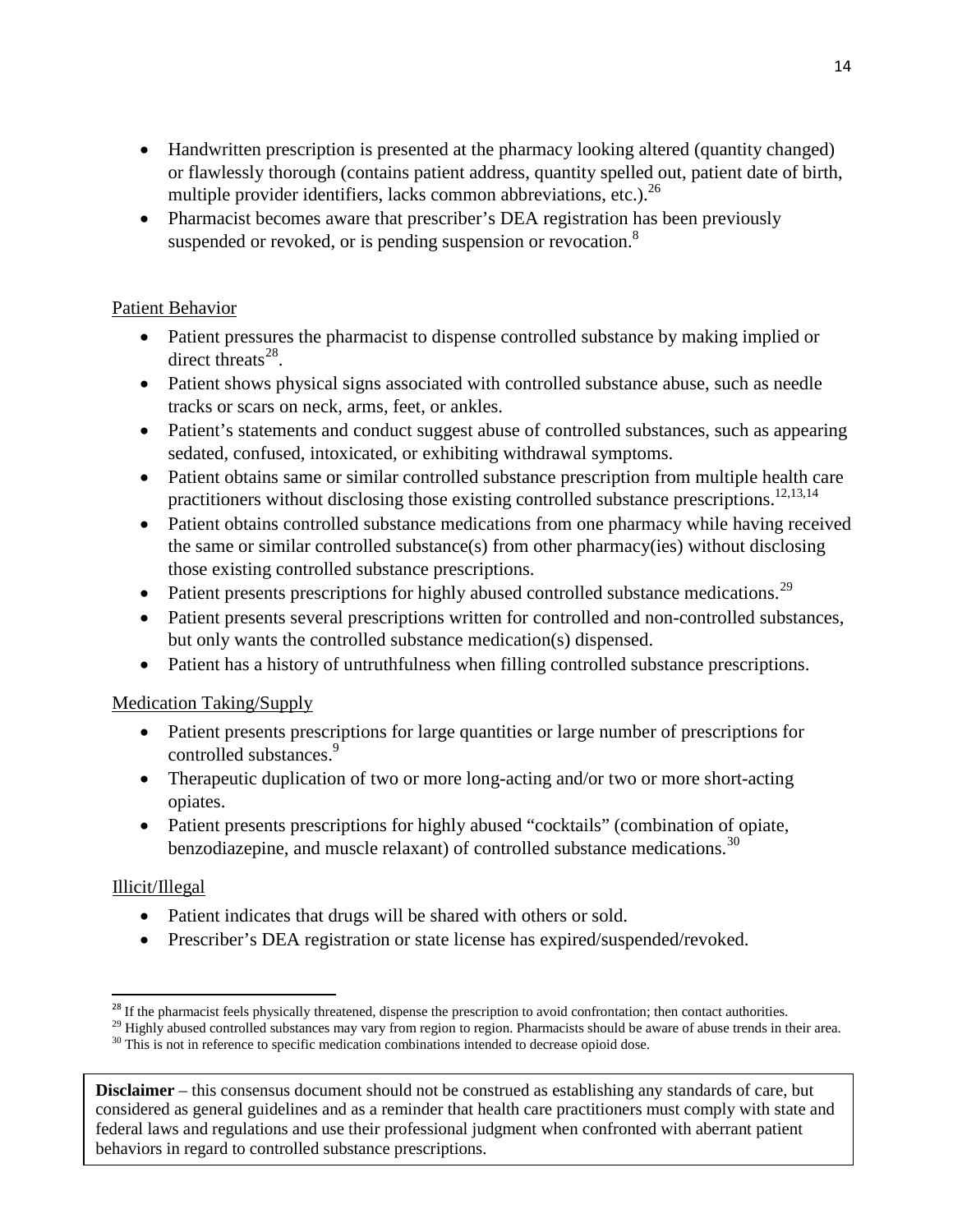- Patient presents prescription from prescriber who is prescribing outside the scope of his/her practice as defined by state law.
- Patient alters, forges, sells or rewrites prescriptions.<sup>26</sup>
- Patient is diverting/selling medication, or getting drugs from others.

# **Section 4 – Other Aberrant Medication-Related Behaviors and Factors Potentially Indicative of Substance Abuse or Diversion**

#### *A. Prescribers*

The population of prescription opioid users is heterogeneous. Among pain patients there are those who are responsive to the medication and adherent, others use the medication to self-treat or as a coping agent, and some develop problems with substance use disorders. Nonmedical users may employ the drug for recreation or have more serious substance use disorders including addiction. Accordingly, other patient characteristics or actions should evoke further scrutiny and must be dealt with, including evaluation of whether an opioid analgesic is indicated for clinical use. These may manifest during the *initial visit*, eg, patient travels an unexplained long distance for the office visit, is from out of state or "visiting," refuses or is reluctant to present identification, or insists on paying with cash even though health insurance coverage exists, or during the *pain assessment and history taking*, eg, patient appears to be faking or exaggerating pain severity, offers only a vague medical history, provides old clinical report and/or radiographic image in support of their request for pain medication, is unwilling or not able to provide the name of regular physician, or indicates the physician is unavailable. Certain patterns of *communication or specific requests* also warrant further scrutiny, eg, patient demonstrates an unusual knowledge about opioid medications or other controlled substances, uses "street names," requests large quantities, specific drugs, or combinations of controlled substances, or aggressively complains about the need for more drug.

As previously noted, patients who are receiving opioid analgesics may exhibit aberrant drugrelated behaviors that exist along a continuum. The factors noted above are more likely to reflect drug abuse, addiction, or diversion. Other aberrant behaviors indicative of non-adherence involve *medication taking/supply* such as losing a prescription or claiming that it was stolen, a pattern of early refill requests, using the drug without approval to treat another symptom, or in contrast, exhibiting drug hoarding during periods of reduced symptoms. Aberrant behaviors may emerge related to the *treatment plan* including a claim of allergy, intolerance or contraindications to the use of alternative, but appropriate, non-opioid pain medications; refusing to try appropriate nonpharmacologic therapies, eg, cognitive-behavioral, rehabilitative, physical medicine approaches; refusing to taper pain medication when clinically indicated; and, violating an opioid pain care agreement. Patients who are concurrently abusing alcohol or other drugs also are at higher risk of abusing opioid analgesics.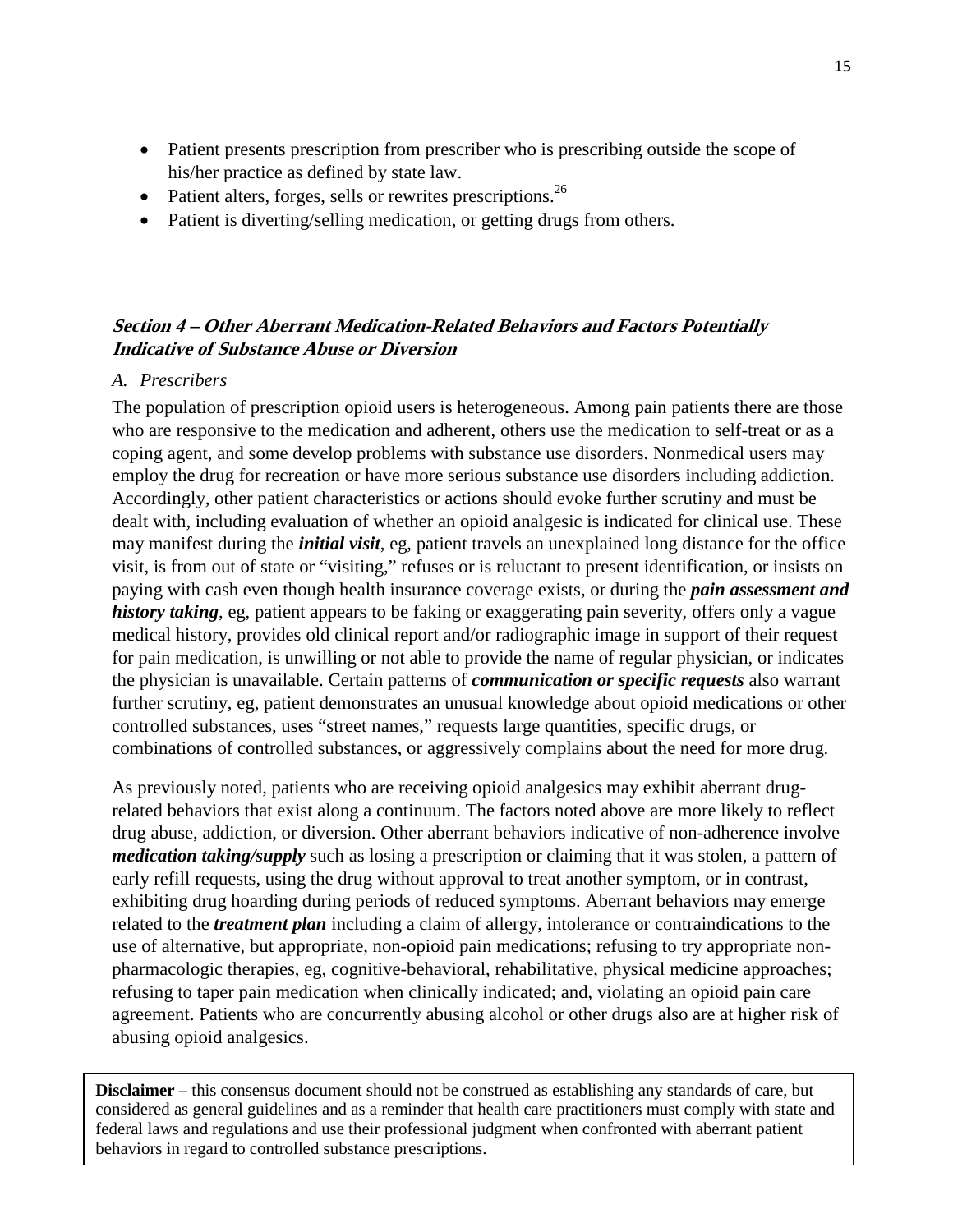The emergence of a single, or a few, of these aberrant behaviors does not necessarily confirm the presence of a substance use disorder or illicit/illegal behavior. The presence of multiple aberrant behaviors increases that likelihood. Regardless, when a problematic behavior occurs, it should be evaluated by the treating physician. Because not all aberrant behaviors have the same origins or implications, physicians must consider a differential diagnosis and tailor treatment accordingly.<sup>[31](#page-13-2),[32,](#page-15-0)[33](#page-15-1)</sup> Management should be pursued based on this interpretation, the seriousness of the behavior(s), and the skills of the clinician, including the need for structured intervention or referral for further treatment.

# *B. Pharmacists*

As previously described, pharmacists must use their professional judgment in order to comply with their corresponding responsibility duty to ensure that controlled substance prescriptions are issued for legitimate medical purposes in the usual course of professional practice. While the above factors or "red flags" are more indicative of substance abuse or diversion, oftentimes more subtle aberrant behaviors exist, that while in and of themselves may not be problematic, may indicate a potential issue that warrants further evaluation prior to dispensing.

Aberrant behaviors that patients may exhibit upon the **presentation of the prescription** include traveling unexplainable and/or unreasonably long distance to a physician office and/or the pharmacy or requesting to pay cash for a controlled substance prescription, when it has been documented that he/she has insurance that would normally cover the prescription. <sup>8,9</sup> Whereas these types of behaviors may be warning signs, they can also be explained by today's specialty practice arena as well as third-party payer reimbursement circumstances.

Additionally, certain **patient behaviors,** which may cause concern, such as asking for a certain drug prone to abuse by color, trade name, or markings and/or uses "street names" when discussing opioid analgesics or other controlled substances (eg, xanibars, purple drank, blues, greens), while not typical, may be explained by the patient having a chronic disease state who has become very familiar with the various medications or just by way of today's drug-savvy culture. Along these lines, other behavior such as a patient claiming to be allergic to other appropriate, non-controlled substance pain medications may very well be a result of a lack of understanding of what constitutes a true allergic reaction versus mere intolerance. Other behaviors that may require additional scrutiny, particularly if they appear to be a pattern include, frequently running out of medication for controlled substances early or claiming to lose prescription(s); controlled substance refill patterns being inconsistent with regular refill patterns for non-controlled chronic prescription

 $\overline{\phantom{a}}$  $31$  Argoff CE, Kahan M, Sellers EM. Preventing and managing aberrant drug-related behavior in primary care: Systematic review of outcomes evidence. J Opioid Manag. 2014 Mar-Apr;10(2):119-34. doi: 10.5055/jom.2014.0201.<br><sup>32</sup> Chou R, Fanciullo GJ, Fine PG, Miaskowski C, Passik SD, Portenoy RK. Opioids for chronic noncancer pain: prediction and

<span id="page-15-0"></span>identification of aberrant drug-related behaviors: a review of the evidence for an American Pain Society and American Academy of<br>Pain Medicine clinical practice guideline. J Pain. 2009 Feb;10(2):131-46.

<span id="page-15-2"></span><span id="page-15-1"></span><sup>&</sup>lt;sup>33</sup> Sehgal N, Manchikanti L, Smith HS. Prescription opioid abuse in chronic pain: a review of opioid abuse predictors and strategies to curb opioid abuse. *Pain Physician*. 2012 Jul;15(3 Suppl):ES67-92.